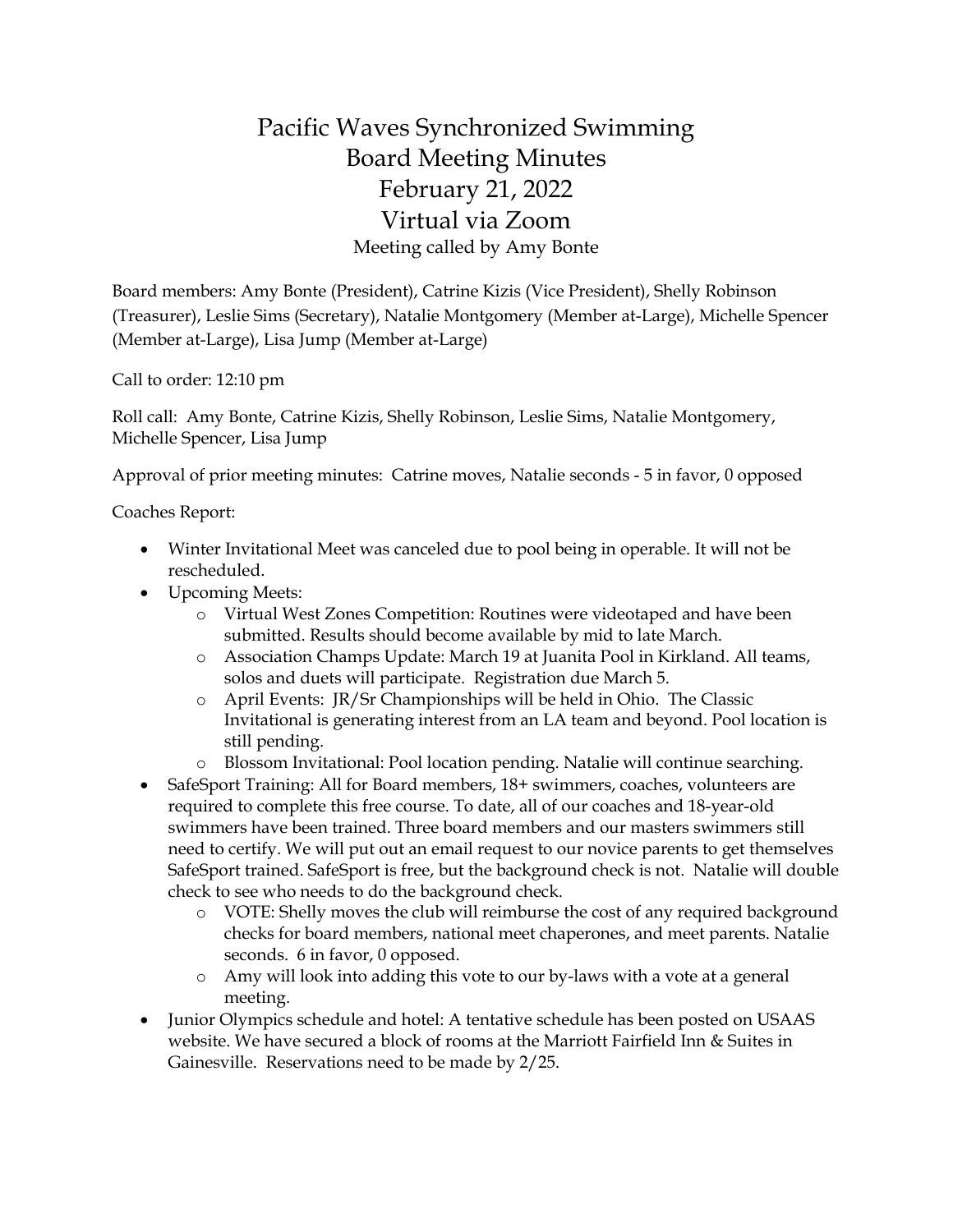- Mini Show during FWCC Daddy/Daughter dance: The dance is not an option this year, but Natalie will email about the possibility of doing a show or free lesson to promote our summer camps this spring.
- Mike Kelly, a novice parent, has agreed to volunteer to lead conditioning with our Junior/Senior swimmers from 10:15-11:00am on Saturdays starting in March. We will verify he has completed SafeSport.

PNA Rep Report: (Natalie): N/A

Committee/Representative reports:

- Treasurer's report:
	- o Coach Checking: \$130.07
	- o Checking: \$10,020.58
	- o Savings: \$10,331.73
	- o YTD Income: \$26,450.10
	- o YTD Expenses: \$22,793.98
	- o YTD P & L Budget: TBD
	- o Budgeted Total Expenses: \$58,615.00
	- o *Note: Meet fees already paid for the canceled February meet with be applied to the next March meet.*
- Fundraising Report: (Catrine)
	- o MOD Pizza February Takeover : The Federal Way location is no longer listed as an option on the online platform. Natalie will continue to research this option.
- Recruitment Committee Report:
	- o FWCC has our flyer on the wall, but we don't have any grab and take brochures. Lisa or Natalie will send a copy to Amy to print off.
	- o Natalie will email to ask again at KCAC if we can have a location to display our flyer / brochures.
- Social media/Marketing report: (Lisa)
	- o Lisa is working on more photos to publish.
	- o We need to be on the lookout for a parent with a powerful camera to take over this role starting next year. Leslie will check in with the novice parents.
- Merchandise committee report: (Catrine)
	- o New club caps have been ordered. Natalie will look into ordering white caps to sell.

New Business: N/A

Announcements: N/A

Next Meeting: We propose to move board meetings to the 3<sup>rd</sup> Wednesdays of the month at 7 pm. Our next meeting will be at March 16 at 7 pm.